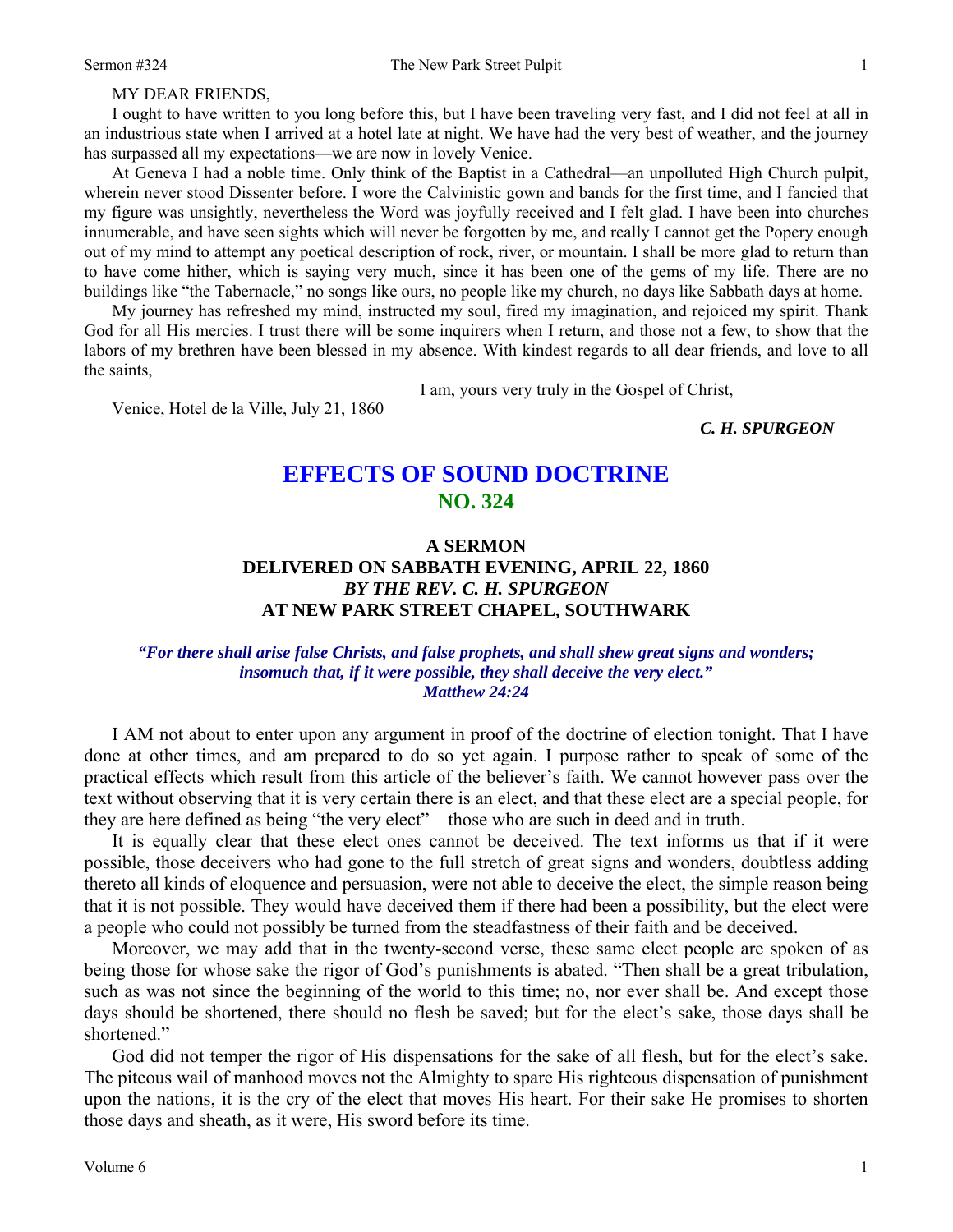We simply make these remarks to show that in the dealings of God's providence, and surely also in the dealings of His grace, God has a special regard for His chosen and justified ones. For the elect's sake, He does many things which otherwise would not enter into the plan of His government.

If our Bibles were read by us in the original, we should be exceedingly struck with the prominence which is given to the doctrine of election, and if, my brethren, you were at all acquainted with the manners of the early Christian church, or had read any of the letters which have been preserved of the first age of Christianity, you would be astonished to find how conspicuously this great doctrine appears, so much so that Christians were accustomed to address each other as *elect* ones.

The term far from being recondite, was common in daily conversation, and the doctrine far from being kept back—I do not hesitate to say, that great doctrine of the crucifixion and the resurrection of our most blessed Lord—no doctrine had not such prominence in the early Christian church as the doctrine of the election of grace. The word *"elect"* recurred so frequently in conversation, and was so mixed up with all their preaching, with all their assembling together, and with all their church acts, that it is impossible to conceive that its meaning could be obscured, or held in disesteem.

Upon that matter however, as I said before, it is not my present intention to enlarge. My simple endeavor will be to clear the doctrine of sundry aspersions which have been cast upon it, by showing its proper practical influence—an influence which I hope as a church, we do not merely show in words by the lips of our minister, but in our daily life, and conversation as a people.

It has often been objected to those who hold the doctrine of election, that it restricts ministers from earnestly preaching to sinners. Now, we are compelled to confess with the greatest sorrow, and I may add also with no little indignation, that there have been some men who have never been able to grasp the Gospel in its integrity, and present the grace of God to men's minds at once in its sovereignty and in its freeness. Though their sermons sometimes ring with the clear melodious note of grace, they are too often bent on qualifying the extent of its welcome, and inventing explanations of their own, to wrest the simple meaning of Scriptures.

Calvinists, such men may call themselves, but unlike the Reformer, whose name they adopt, they bring a system of divinity to the Bible to interpret it, instead of making every system, be its merits what they may, yield, and give place to the pure and unadulterated Word of God. They will not imitate their Master in inviting all men to Christ—they dare not preach a full Christ to empty sinners—they are ashamed to say, "Ho, every one that thirsteth, come ye to the water," they have been obliged to cover up such a passage as this, because they could not understand it—"Oh, Jerusalem, Jerusalem, how often would I have gathered thy children together as a hen gathereth her chickens under her wing, but ye would not."

They durst not preach upon such a text as this—"As I live saith the LORD, I have no pleasure in the death of him that dieth, but had rather that he should turn unto me and live." They are ashamed to say to men, "Turn ye, turn ye, why will ye die?" They dare not come out and preach as Peter did—"Repent ye, and be converted that your sins may be blotted out." This, they say, would be to deny the doctrine of election at once.

But beloved, we have not so learned Christ. I trust we have learned to prove practically by our ministry, that it is possible to have all the bowels of compassion which a man can feel for dying souls, and yet grasp with a firm hand, the standard of the doctrine of grace. It has been our aim and object—at least I can speak for myself—it has been my aim and object in my ministry, to show that while I believe the Lord knows them who are His, it is at the same time, written over the fountain of living waters, "Whosoever will, let him come and take of the water of life freely."

Sometimes it has been said that the doctrine of election leads naturally to carelessness, and to hardheartedness in sin—that it acts as a bugbear to frighten penitents, and as a drug which sinks the impenitent into deeper sleep. Here again, I must confess, for it is but the duty of candor to acknowledge it, that the preaching of some men has had this tendency, this doctrine has been used too frequently for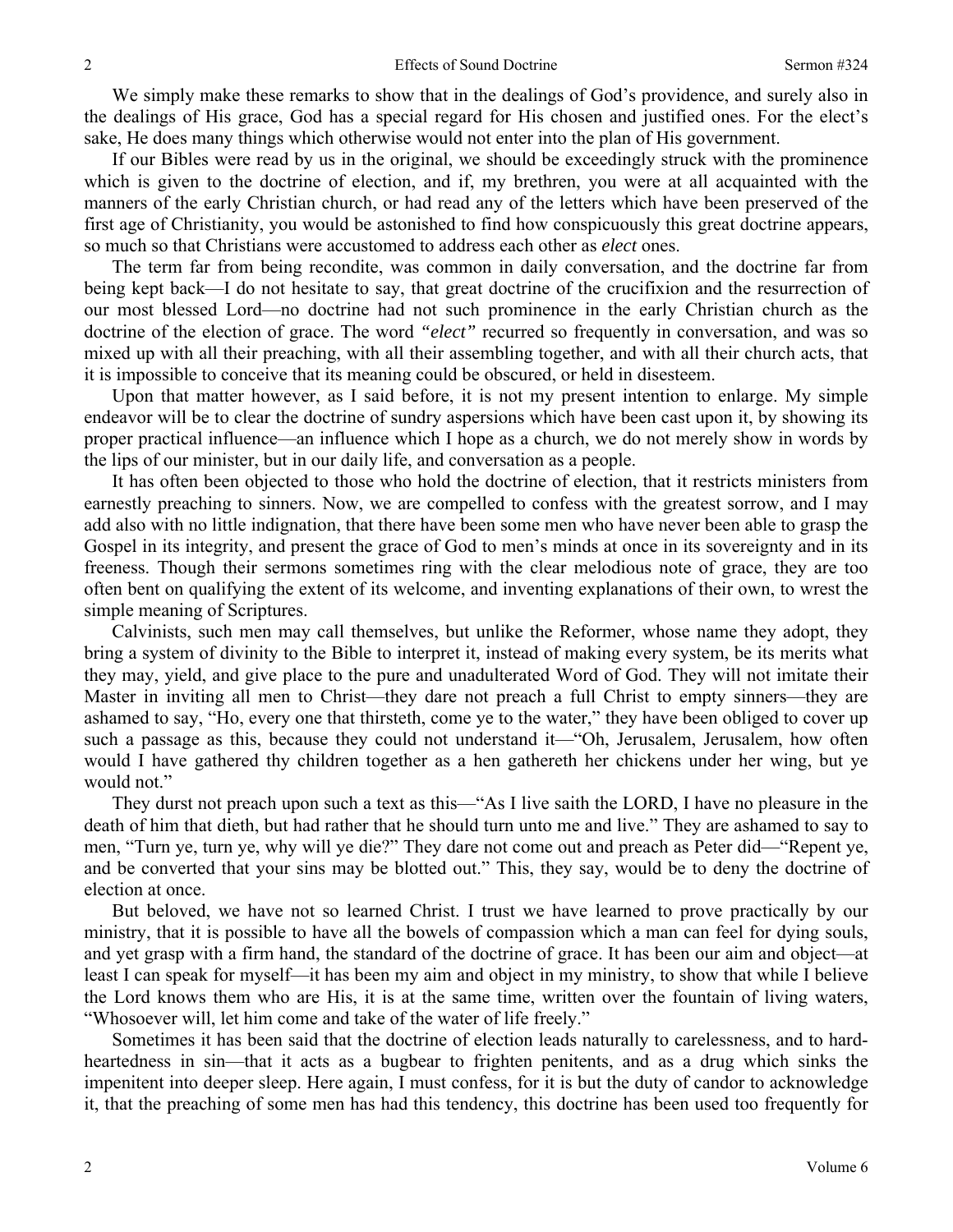3

the destruction of men's souls. But what argument is this against its truth. What truth has not been perverted?

Are there not on the other hand, those who teach God's universal mercy, and has not that damned men's souls? You may teach, and teach rightly too, that God is longsuffering, and that at the eleventh hour He still invites a sinner to Himself, but has not that very fact of God's longsuffering helped to lull sinners to sleep, and weaken the power of that tremendous word, "Today, if ye will hear his voice, harden not your hearts."

There is no passage of Scripture which may not be the means of a man's destruction, if he wills to make it so. From the very pinnacle of the temple you may cast yourselves down, saying at the moment you commit suicide, "He hath given his angels charge over me, to keep me in all my ways." If you will be foolish enough to destroy yourselves at the foot of the cross, you may do it. There are many ways to hell, and when a man would commit self-murder on his soul, he need be at no loss to distil from the most wholesome truths in Scriptures, poison to his spirit. I say therefore it proves nothing whatever against the doctrine that men have so perverted it.

This doctrine has likewise often been charged with a tendency to cut off the sympathies of Christians from their fellows. "Surely," saith one, "if you believe yourself to be an elect one, and if I cannot receive the doctrine, but nevertheless, put my humble trust in Christ, there is a tendency in the doctrine to make you exclusive and separate yourself from all the rest of men." And I must again make confession, too many hold the doctrines of grace in bitterness.

An old Puritan at St. Paul's Cross, complained of a set of ministers that were like bitterns—using the old English word—they were like a bittern, as he called it. They had no song, they could make but hootings. They had not a sweet note to sing. Alas! there are some such. Their style always seems to be— "If you hold what I preach you shall go to heaven, if you do not, I warn you very solemnly as the part of a faithful man, it is all up with you."

It does not matter though there be but a shade of difference, though the unlearned cannot tell where there is any point of divergence, yet according to these good brethren, we are forever to be destroyed, because we cannot sit down at their feet and exclusively receive all the dogmas they teach.

But my dear friends, if any of you are laboring under the idea that the doctrine of election fosters such a spirit, allow me to dissuade you. On the contrary, it has been the desire of the true Calvinist—not of the hyper-Calvinists, I cannot defend them—to feel that if he has received more light than another man, it is due to God's grace, and not to his merits. Therefore charity is inculcated, while boasting is excluded.

We give our hand to every man that loves the Lord Jesus Christ, be he what he may or who he may. The doctrine of election, like the great act of election itself, is intended to divide not between Israel and Israel, but between Israel and the Egyptians—not between saint and saint, but between saints and the children of this world.

A man may be evidently of God's chosen family and yet though elected, may not believe in the doctrine of election. I hold that there are many savingly called who do not believe in effectual calling, and that there are a great many who persevere to the end, who do not believe the doctrine of final perseverance. We do hope that the hearts of many are a great deal better than their heads.

We set not their fallacies down to any willful opposition to the truth as it is in Jesus, but simply to an error in their judgments, which we pray God to correct. We hope that if they think us are mistaken too, they will reciprocate the same Christian courtesy, and when we meet around the cross, we hope that we shall ever feel that we are one in Christ Jesus, even though as yet the ministering Spirit has not led all of us into all the lengths and breadths of the truth.

Having thus cleared the way by cutting down a few of the trees that have been standing in my track, I proceed to notice the real effect of the doctrine of election upon the true Christian. I shall divide my subject thus—the influence he has upon our *opinions,* our *emotions,* our *experiences,* our *devotions* and our *actions*. I conceive that these five embrace the whole of the Christian life.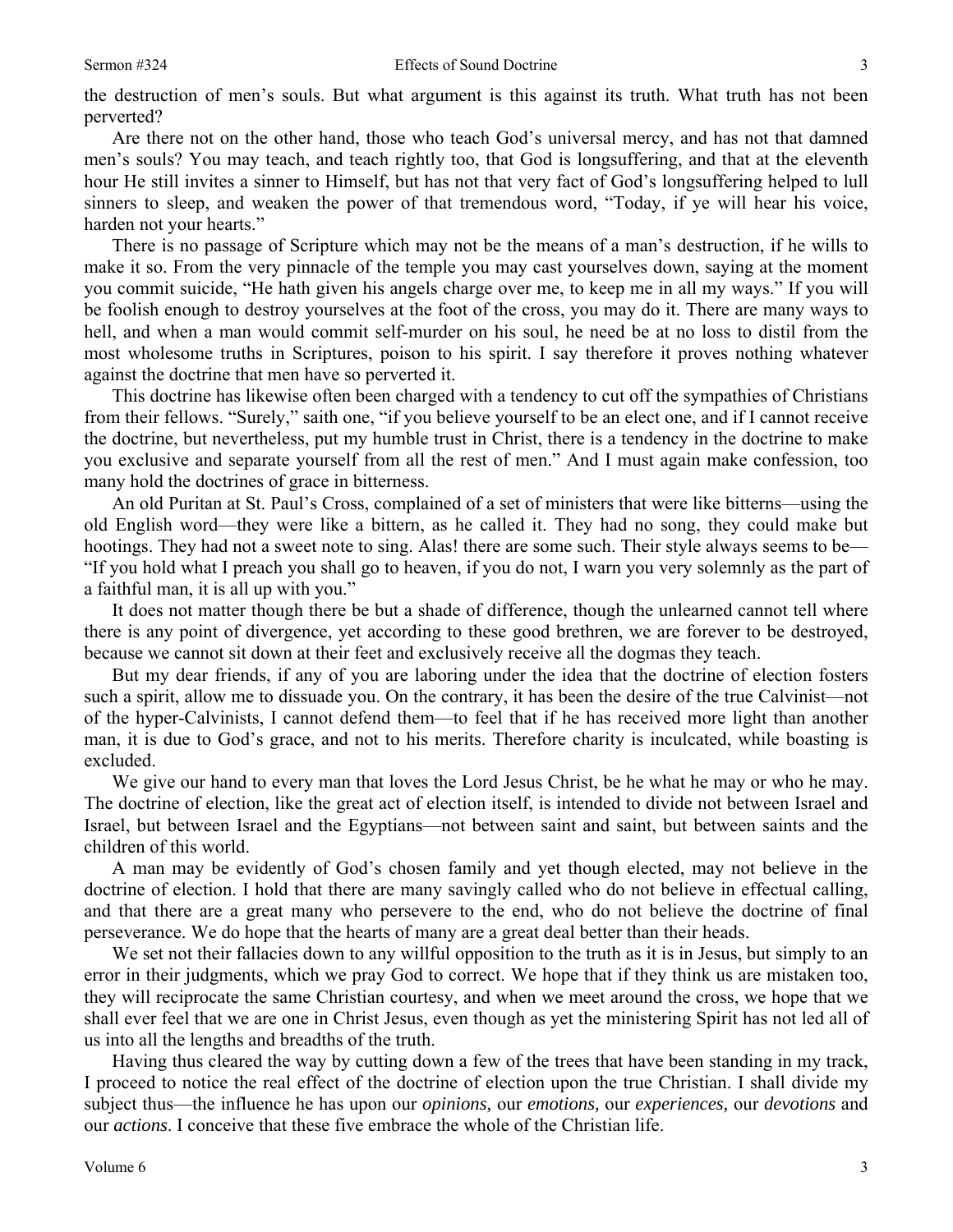**I.** THE BELIEF IN THE DOCTRINE OF ELECTION HAS A HIGHLY SALUTARY EFFECT UPON OUR OPINIONS.

Any observer, who has looked through the history of the church, will not fail to have discovered that there has been a salting influence exercised by the *doctrine of grace* upon the minds of those who have been rooted and grounded in its strong and fruitful soil. At the present time, Lutheranism on the continent is scarcely better than infidelity. I have been informed by those who are capable of judging, that too many of the followers of Luther have become degenerate, have cast aside spirituality, and have really returned to the beggarly elements of Romanism, even though they persist in their Protestant profession.

But my brethren, the like cannot be said of the followers of Calvin. The Dutch Reformed Church, albeit that there may be much in it over which we might mourn, has never departed from the truth as it is in Jesus. Enter the place of worship where the Reformed occupy the pulpit, and you need not be at any loss to discover the way to heaven. There may be too much dryness in their prayers, and too much dullness in their mode of preaching, but the truth, the vital truth is there, and God still owns it in the salvation of sinners. They may not bear so high a fame or exert so wide an influence as their noble ancestors, but they have not turned aside to heresy, or perverted the truths of the Gospel of Christ.

And with all the defections of the present age, albeit that Sectarians of all classes have seceded to the Church of Rome, I can scarcely remember a solitary instance where any man who has once embraced that "form of sound words" called the doctrines of grace, has ever forsaken them—at least to turn aside to the desperate heresy of that false church. The truth is that the doctrine of election, with the sister truths linked with it, acts as a great anchor. It holds fast the soul, and through the influence of the Holy Spirit, a man is brought to feel that he has something stable to rely upon, which he cannot and will not leave to be tossed about upon a sea, without chart or compass, at the mercy of every wind of doctrine.

There is something in the doctrine which, as it were digs up the earth, and lets the soul strike its roots down deep, that girds us about as with a triple belt of steel and leaves no place in which arrow of infidelity or false doctrine can find a place to wound us. As a church and as a people banded together in the fear of the Lord, I hope we shall prove to the world in our experience, that though other churches may step aside gradually from their simplicity and steadfastness, we, forswearing everything which is not consistent with the naked simplicity and beauteousness of the unclothed truth, will hold fast to the form of truth which we have received, and which has been taught us by the Spirit of God in His most Holy Book.

Nor is this all. Election I take it—and I am here speaking of the whole set of truths which group around this as their central sun—has not only a salting power, but exercises a flavoring and seasoning power over all our other doctrines. The purest evangelism springs from this truth.

I will not say that the Arminian teaches that salvation is by works, this is so continually denied by the Arminian, that I will not charge a falsehood upon him, at which he professes to shudder, but at the same time, I do say that the tendency of Arminianism is towards legality, it is nothing but legality which lays at the root of Arminianism. Any one doctrine of the Arminian which differs from the orthodox, let it be carefully dissected, will prove that after all his ground of difference is legality.

I received but the other day a letter from an earnest Arminian anxious to correct my opinions. He said, "If God has chosen some men from before the foundation of the world, is it not more consistent with His justice to conceive that He chose those who through life have used their best endeavors to serve Him, rather than that He should choose the drunkard, or the harlot, to give them salvation?"

Of course it is more consistent. Moses proves it—if salvation be by the law or by works, but with the Gospel it is totally inconsistent, for Christ declares, "The publicans and the harlots enter into the kingdom of heaven before *you"*—that is, before you Pharisees—before the very men who in their own blind way had striven to win salvation by works.

My dear friends, after all, the kicking against the doctrine of election is a kicking against the Gospel, because this doctrine is a first principle in the divine plan of mercy, and when rightly known, it prepares

4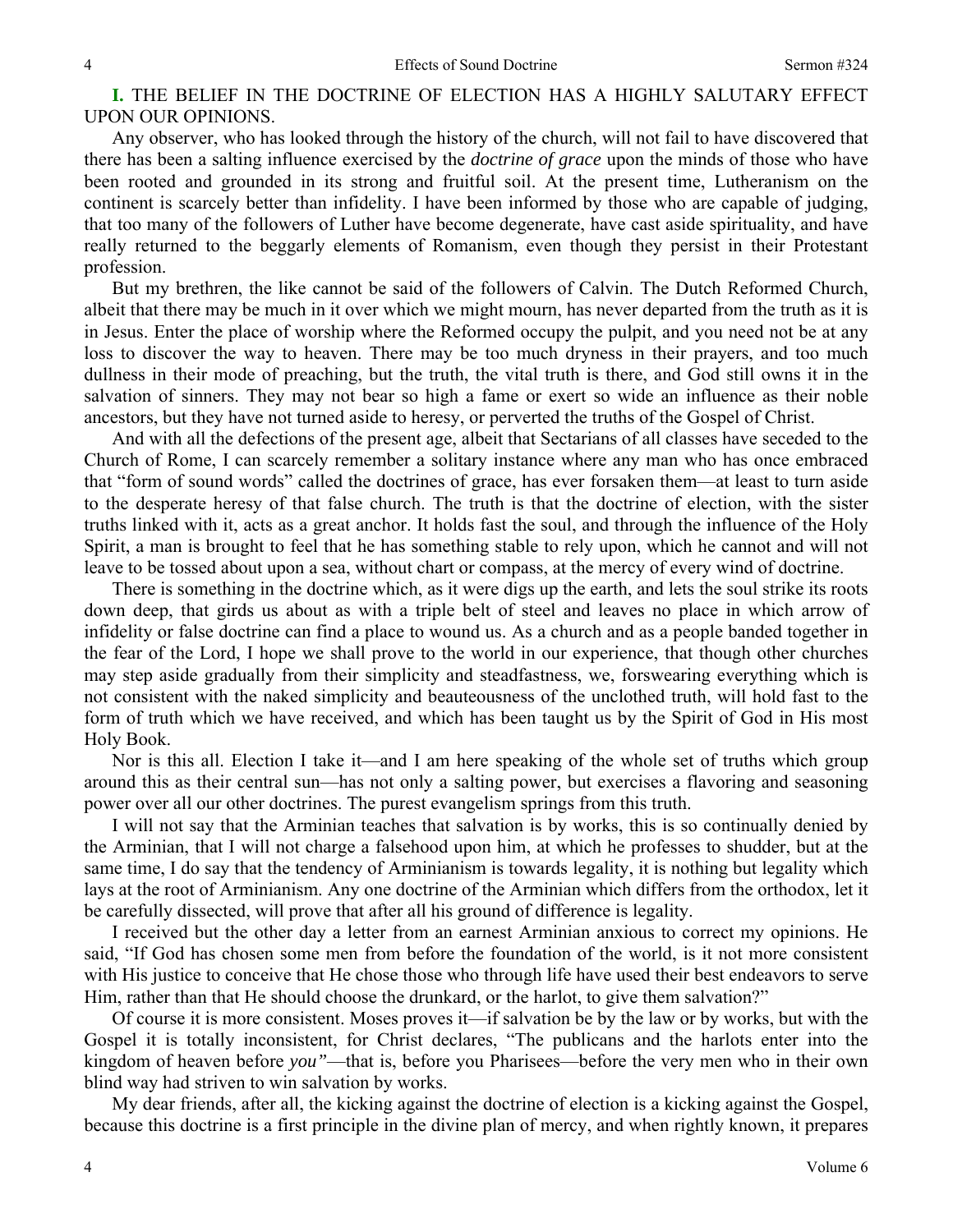our minds to receive all the other doctrines. Or on the contrary, misunderstand this, and you are pretty sure to make mistakes about all the rest.

Take for instance, *final perseverance,* some men say, "If we continue in faith, and if we continue in holiness, we shall certainly be saved at last." Do you not see at once that this is legality—that this is hanging our salvation upon our work—that this is making our eternal life to depend on something we do?

Nay, the doctrine *of justification* itself, as preached by an Arminian, is nothing but the doctrine of salvation by works after all, for he always thinks faith is a work of the creature, and a condition of his acceptance. It is as false to say that man is saved by faith as a work, as that he is saved by the deeds of the law. We are saved by faith as the gift of God, and as the first token of His eternal favor to us, but it is not faith as our work that saves, otherwise we are saved by works and not by grace at all.

If you need any argument upon this point, I refer you to our great apostle Paul, who so constantly combats the idea that works and grace can ever be united together, for he argues, "If it be of grace, then it is no more of works otherwise grace were no more grace. But if it be of works, then is it no more of grace, otherwise work is no more work."

You will I think, perceive, if you look through the roll of mighty preachers, that all those who have been great in the simple preaching of the doctrine of salvation by faith, have been men who held the doctrine of election, you cannot find, that I am aware of, but one or two old Puritan works written by any but those who held this truth. You cannot discover a great divine—look back through centuries who has not held it. There have been some small ones in modern times, and some earnest ones too, but the ages past have been all utterly destitute of anything like a great preacher who has not held this doctrine.

I might make exception of Wesley and Fletcher, of Madely, among modern divines—but in the olden times there was nothing like any great and successful preacher, who has not held the doctrine of election. This doctrine has always had an evangelizing power on the souls of men, so that those who have held it, have preached more clearly than any others, the simple truth that we are saved by grace and not by works. And I would add, that I have also observed that the doctrine of election exercises another influence upon men's opinions, it renders them more clear and lucid.

Out of hundreds of young persons who continually come to join our church, from all bodies of Christians, I have always discovered that those who have the best idea of Scripture—not simply looking at it from my own point of view, but allowing other people to be judges—are those who have held this doctrine. Without it there is a lack of thought, and generally speaking they have no idea whatever of a system of divinity. It is almost impossible to make a man a theologian unless you begin with this.

You may if you please put a young believer to college for years, but unless you show him this ground plan of the everlasting covenant, he will make little progress, because his studies do not cohere, he does not see how one truth fits with another, and how all the truths must harmonize together. Once let him get a clear idea that salvation is by grace, let him discover the difference between the covenant of works and the covenant of grace, let him clearly understand the meaning of election, as showing the purpose of God, and its bearing upon other doctrines which show the accomplishment of that purpose, and from that moment he is on the high road to become an instructive believer. He will always be ready to give a reason of the hope that is in him with meekness and with fear.

The proof is palpable. Take any community throughout England, you will find poor men hedging and ditching that have a better knowledge of divinity than one half of those who come from our academies and colleges, for the reason simply and entirely that these men have first learned in their youth the system of which election is a center, and have afterwards found their own experience exactly square with it. They have built upon that good foundation a temple of holy knowledge, which has made them fathers in the church of God.

Every other scheme is as nothing to build with, they are but wood, hay, and stubble. Pile what you will upon them, and they will fall. They have no system of architecture, they belong to no order of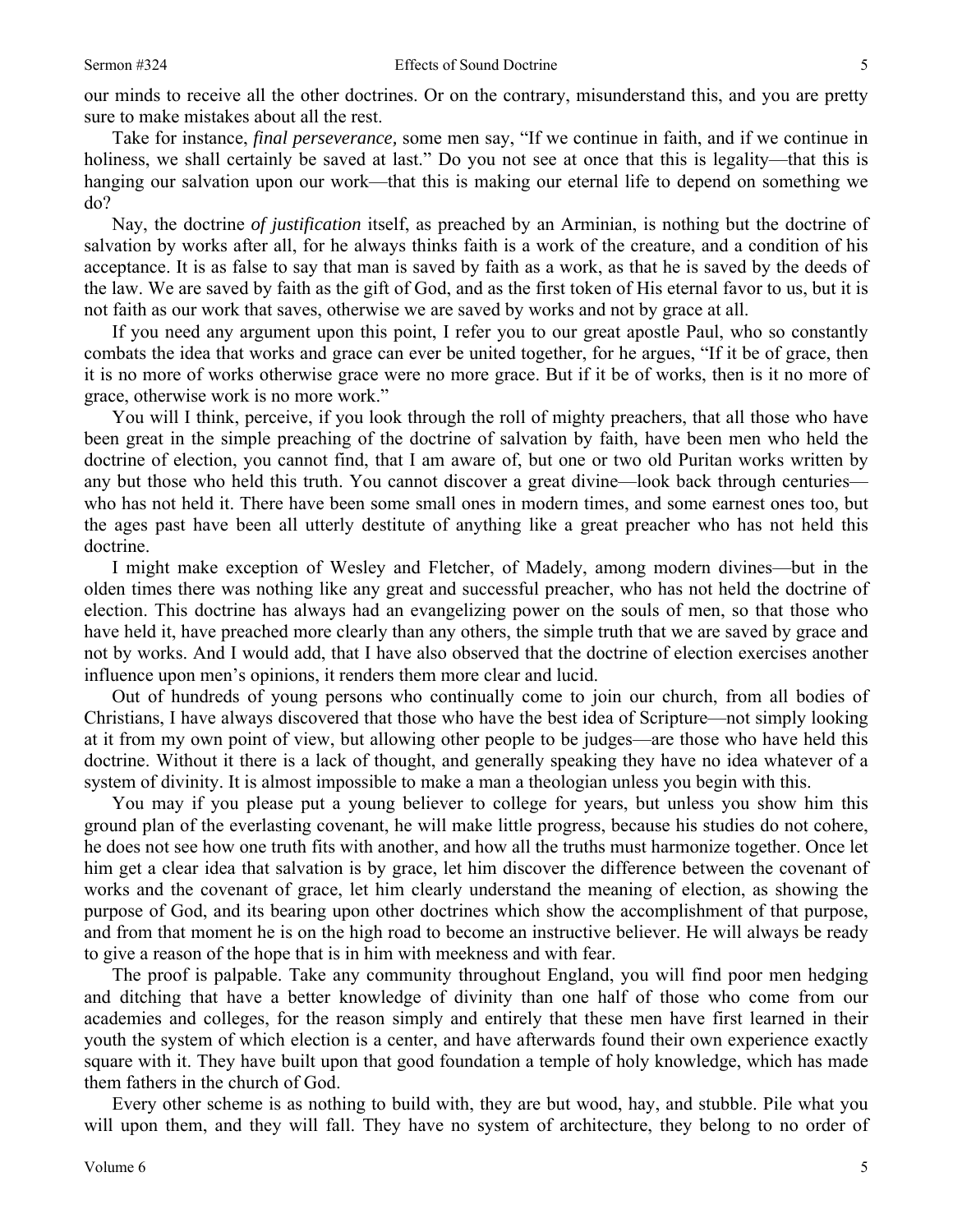reason or revelation. A disjointed system makes its topstone bigger than its foundation, it makes one part of the covenant to disagree with another, it makes Christ's mystical body to be of no shape whatever, it gives Christ a bride whom He does not know and does not choose, and it puts Him up in the world to be married to any one who will have Him, but He is to have no choice Himself.

It spoils every figure that is used with reference to Christ and His church. The good old plan of the doctrine of grace is a system which whence once received is seldom given up; when rightly learned, it molds the thoughts of the heart, and it gives a sacred stamp to the characters of those who have once discovered its power.

**II.** In the second place, I come to notice THE INFLUENCE OF THE DOCTRINE OF ELECTION UPON OUR EMOTIONS.

Here we speak not of matter of opinion, but of effect. The man who sighs for some Divine witness that He is chosen of God is, I should think, necessarily humble. But the man who knows by gracious evidences that this seal is set upon him, is one from whose eyes every selfish pretension is forever hid. If he could suppose that God had chosen him by the foresight and foreknowledge of some good qualities he possessed, he might be puffed up with unbearable conceit, but he knows God has chosen the foolish things, the weak things, the base things, the things that are not, things too worthless for notice in this world. He must take his place, therefore, down there among the offscouring of earth, before he can be lifted up by grace to sit among the adopted heirs of glory.

There are some who profess to believe the doctrine of election who are as proud as Lucifer, but it is not the doctrine of election which makes them so, it is their own evil hearts that can mis-turn everything good into evil. Such men, I think, are rather fatalists in judgment, than believers in God the Father's love at heart. The doctrine itself, if it were rightly construed, would tend to humble such and keep them humble. Can you conceive a more contrite spirit than that expressed in these lines—

> *"Why was I made to hear Thy voice, And enter where there's room, While thousands make a wretched choice, And rather starve than come?*

> *'Twas the same love that spread the feast, That sweetly forced me in, Else I'd still refused to taste, And perished in my sin."*

I ask whether such a hymn, which has in it the very gist of the doctrine, is not the meek utterance of a chastened soul? Can the haughty unsubdued heart entertain a sentiment like this?

> *"What was there in me to merit esteem, Or give the Creator delight? 'Tis even so, Father, we even must say, For so it seemed good in Thy sight."*

The language of this hymn ought to be in harmony with our daily life. If we are elect and precious, we must bow humbly before the throne and give God the glory of our salvation.

Take the doctrine again, with regard to another emotion of the soul, not simply of prostration, but the emotion of gratitude. There is a common bounty of God that appeals to common gratitude. Too often alas we pass by these ordinary mercies and slight the goodness that bestows them. "He makes his sun to shine on the evil and on the good, and sendeth rain on the just and the unjust." You may go abroad into the fields and see the liberal providence of the Creator, and when you do so, it behooves you to lift up your hearts and adore.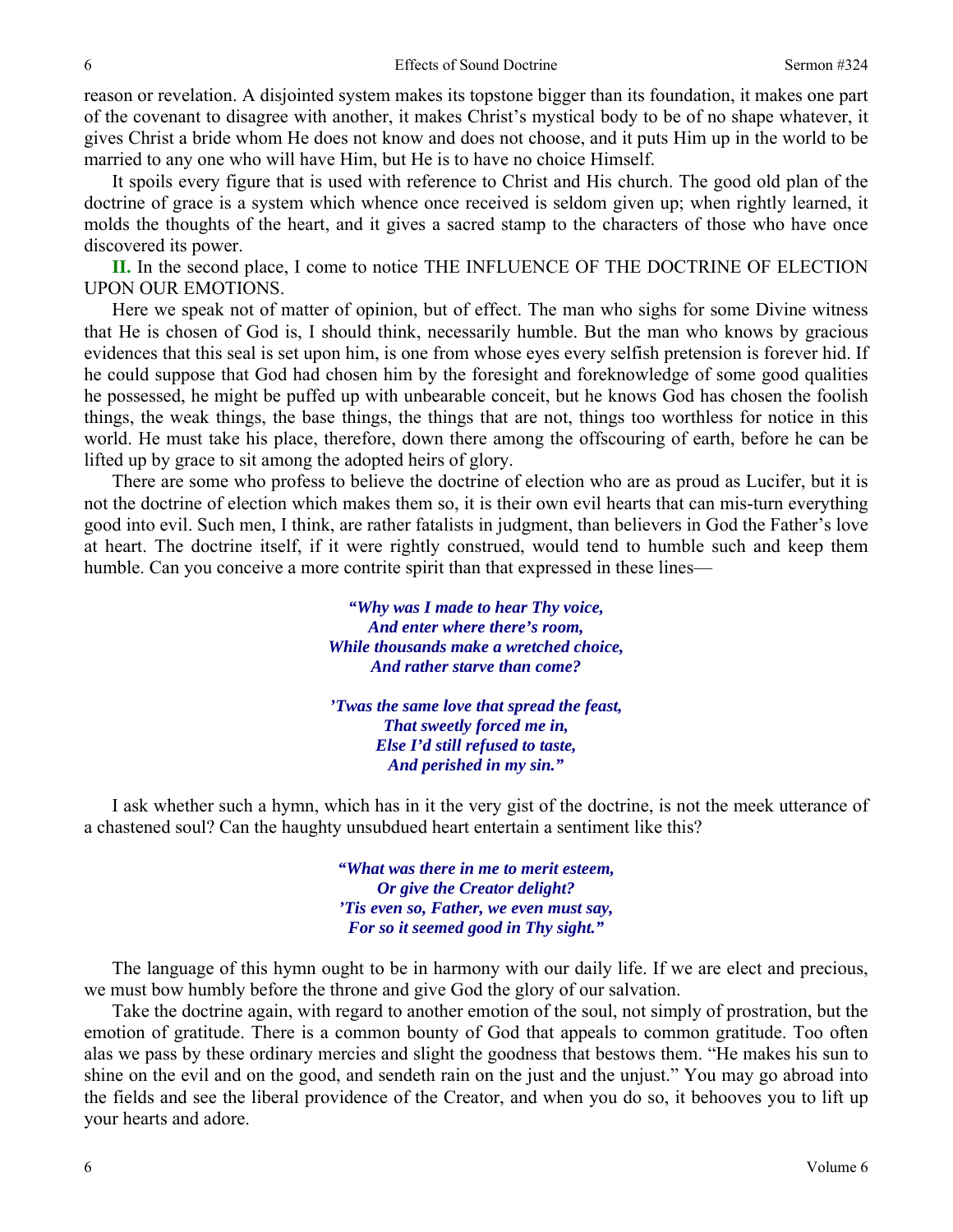But tell me, is there not a sweeter sense of gratitude to the soul that experiences His particular favor? Has He brought you into the banqueting house? Has the banner of His love waved over your head? Does He place His left hand under your head, and His right hand embrace you? What gratitude will such choice attentions to His chosen ones stir up! This surely will put some stanzas into your psalm of praise that never echoed through the gladsome mountains and fruitful valleys—a music too soft for the outer world and suited only to the inner chamber of affection.

Boaz spoke with a goodly salutation to the reapers. He was bountiful to the maidens who were gathering the sheaves. But greater kindness he showed to Ruth. The gratitude she felt was more than theirs—"She fell on her face and bowed herself to the ground, and said unto him, why have I found grace in thine eyes that thou shouldest take knowledge of me seeing I am a stranger?" This electing favor, this choice comfort, this friendly speech, these words to the heart—these are the things that awaken devout gratitude in the believer—distinguishing and discriminating love wakes the echo of soulstirring gratitude.

Then again, it is sometimes said that this is a very gloomy doctrine. John Calvin is often described by those who hate the doctrines which he clarified and preached—for he is not the author of them any more than I am—he is described as being such a terrible ascetic, of a forbidding countenance, of preaching the destruction of infants and reveling in other hideous sentiments, which in his soul he loathed, and none of his writings ever inculcate. These are the inventions of falsehood.

John Calvin certainly was a sickly man, and looked ill, and well he might. If an Arminian had to go through half the difficulties and trials, he must have been in his grave ten years before, he would have had no stamina in his soul to bear up against the bodily disease which poor John Calvin had to endure. Yet there was he was seen every morning going up to the divinity college, and delivering his lectures in the halls before his students, and we have the result of his labors in about fifty-six large volumes of most extraordinary divinity, which those who rage against him had better read before they open their mouths again.

That man was preserved in the midst of troubles, perils, and woes, still a joyous man in his heart, with gleams of sunshine in his soul, the flash of which I have seen in his commentary, and discovered in his institutes continually. The tendency of the doctrine of election is not gloomy, but it is joyous. I know there have been times with me when my spirit has been so low that nothing could elevate it but this precious truth. I have even taken down old Elisha Coles' book on God's Sovereignty and read a chapter out of that as a tonic, and I have felt all the happier and better. Next to the Bible, such books tend to cheer one's soul more than any books I know.

In my bright and happy days let me have other things, trifles if you will, but I must come to solidities when I lie on my couch, and especially when I come near to the grave's mouth, and I am ready to look into eternity. I know not what you will discover to comfort *you,* there is nothing but the doctrine of grace that satisfies me, nothing but that will give me any comfort.

This doctrine has filled our souls sometimes with joy that we scarcely knew how to contain, we have mounted as on the wings of eagles up to our God, who has made us to rejoice in Him by reason of His distinguishing favor. What was it that made David dance before the ark? The doctrine of election, for what said he to the woman who mocked him for his dancing? He said, "God hath chosen me before thy father!" That truth moved him to mirth, and many an heir of heaven has danced before God's ark when the Spirit has revealed to him that his name is enrolled among the chosen ones of JEHOVAH.

**III.** Having shown the effect of this doctrine upon our emotions, in humbling us and in stirring us up, and carrying us away in holy joy and rapture, let us now ask WHAT EFFECT IT HAS ON OUR EXPERIENCE?

This is its effect upon the Christian's experience, it causes him to rejoice in the midst of deep despondency, and again, it sobers him in the midst of worldly joy. It seems to say to him— "Nevertheless rejoice not in this, but rather rejoice because your names are written in heaven." On this I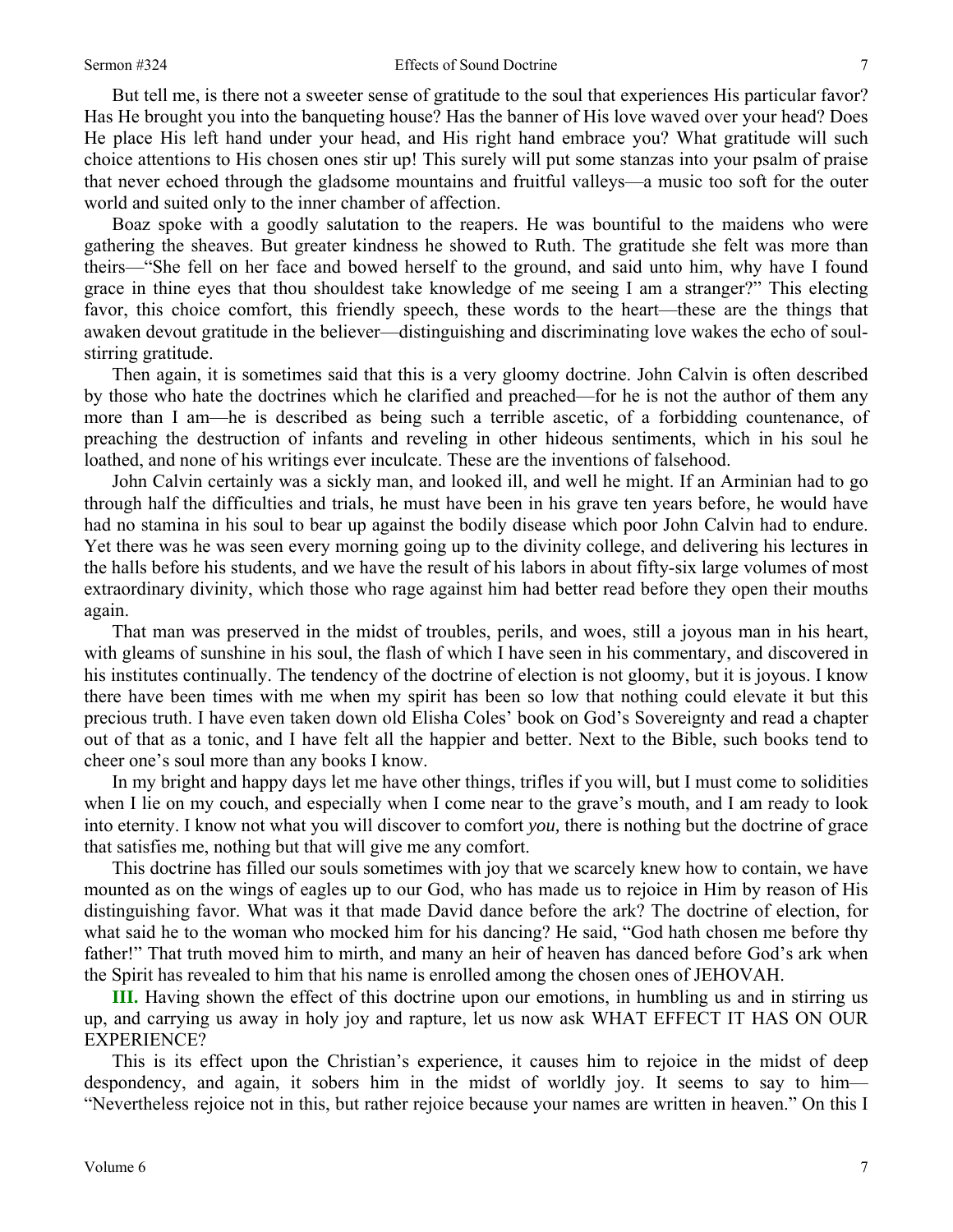will not dwell, but perhaps this thought it is only fair to add, the doctrine of election has had in its raw misstated form a very painful influence upon the experience of many a young believer.

There are many who have grace enough to convict them of sin, but not light enough to see the Savior, who for a long time are kept in darkness and the valley of the shadow of death, through fear that they could not come to Christ rightly without they first knew their election. I had this matter brought before me this afternoon by one out of a numerous body of converts with whom I had the pleasure of conversing.

Some good woman said to me, "I had a period of something like hope after I was brought to seek the Lord. Then suddenly the doctrine of election crossed my path, and I was for a long time in great distress about it." I was not surprised at her anxiety, but I was gratified to find that she had obtained the true solution of her knotty point.

It was not by shutting her eyes to the truth as recorded in the Bible, but by having it commended to her conscience with the power of the Spirit that she found peace. And now the doctrine which once appeared to her dark bodings as an iron fence or a brazen wall to exclude *sinners* from coming to CHRIST is made clear to her faith as an open door to admit *saints* into the FATHER'S presence.

Do you understand this my brethren? If I speak of *doctrine* in the divine order, the purpose of God the Father went before the work of God the Son. That is to say, we were inscribed as saints in the Book of Life before we were accounted sinners, and before the sentence of death passed upon us in Adam. When, however, I come to speak of *experience,* the order is reversed. We are brought to knowledge of our sinfulness in the flesh before we learn our acceptance in the Beloved.

If without seeming to forget the eternal Unity of the Three Persons in the Godhead I might venture to illustrate my meaning, I would put it to you in this way. God the Father first loved us, and gave us to Christ—that is the doctrine of the ancient covenant. But in showing you the doctrine of Redemption, Jesus Christ first finds us as lost sheep, and then having sanctified us by His one offering, He presents us to the Father.

Or again, the *decree of election* is more ancient than the *fact* of our *calling,* as it stands in the councils of eternity. Not so in the ministration of the Holy Ghost. Here our *calling* is opened first, and the knowledge of our *election* follows after. And why? I answer for this reason, because in the call of grace we are always viewed as sinners, and invited and wooed as sinners, while in the election of grace we are always viewed as saints, as sanctified persons in the highest sense of the word. Well then, it is as lost sinners we are invited to Christ, but it is as elect and precious ones we are presented to the Father without blame in love.

Election shouts as loudly as any other doctrine—"Whosoever will, let him come and take of the water of life freely." And if election is called to account for this, it replies—"Those that will come, God wills shall come, and those who hunger to come, God has made them hungry, and there is the proof of their election." Those that seek must find Him, for election itself decrees, that he that seeks shall find, and to him who knocks it shall be opened.

**IV.** And now I must be very brief indeed upon the next point, which is THE EFFECT WHICH ELECTION HAS UPON OUR DEVOTIONS.

Strange to say, this effect is discovered in a Christian, whatever his religious creed may be. My brother in Christ, you who have had yours eyes blinded for a long time with wrong doing, come and let us hear you pray—"Our Father, who art in heaven, we bless Thee for Thy grace which sought us when we were estranged from Thee, for Thy love which was forced upon us when we loved not Thee. We praise Thee, Lord, that Thou didst call us, and didst bring us into the fold."

There the man, you see, is acknowledging the free grace of God in his prayers. He goes on, "O Lord, when we look on those round about us who are still dead in sin, we weep over them, and we are compelled to say, 'O Lord, it is of Thy grace that we are what we are, Thou hast made us to differ. Lord, take those others as brands from the burning, and stretch out Thine hand to save them.'"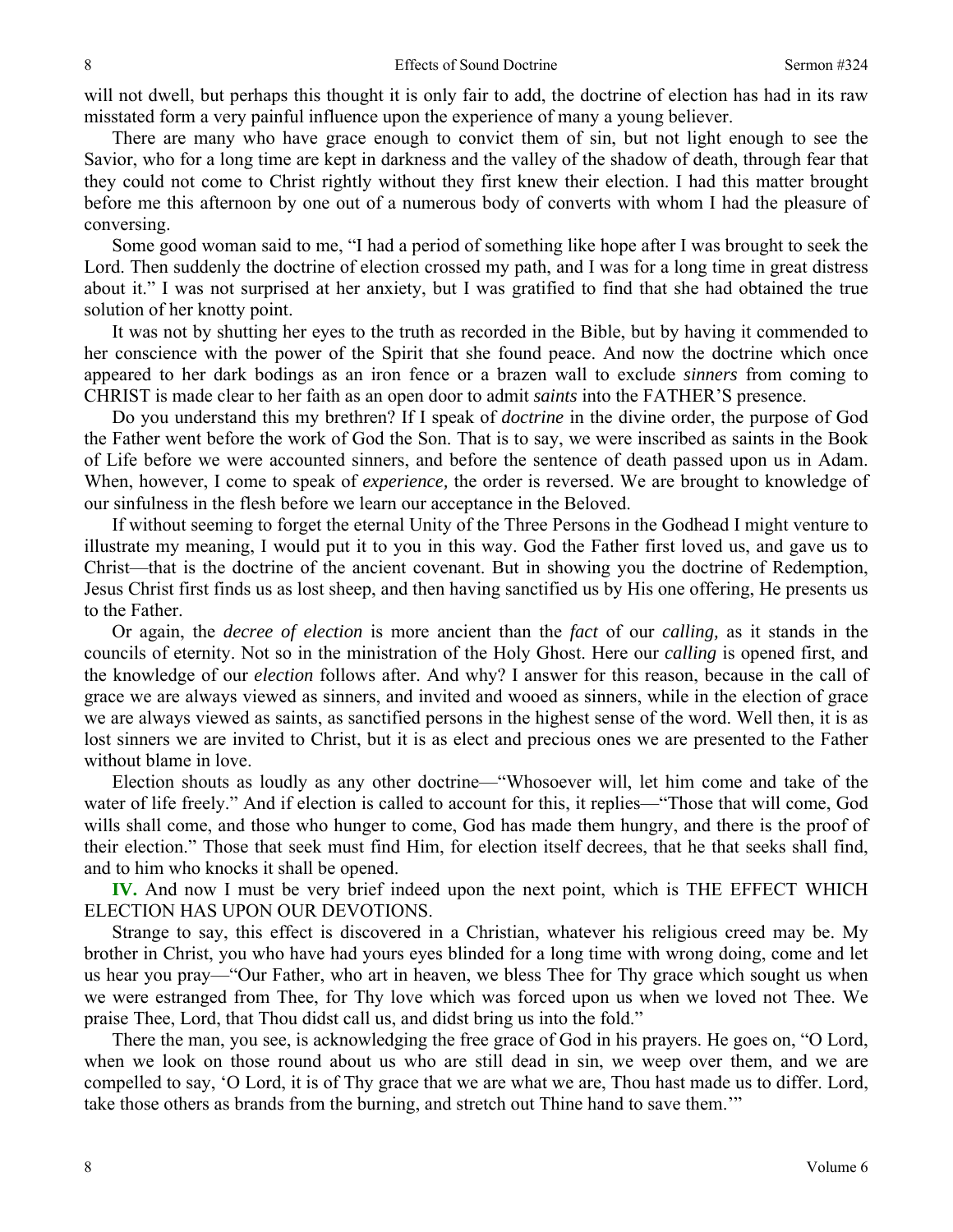Why, my dear man, you are not leaving it to their free will at all, you are not leaving it to them, but asking God to choose them. You are talking Calvinism of the highest order, a man may preach Arminianism, but pray it he cannot, it would be blasphemy in prayer if he did. And so the doctrine of grace is the very inspiration of song.

Kent's hymns are, I think, about as destitute of any poetry as any hymns I ever read, yet they roll with the full tide of melody. They give a simple statement of good sound high doctrine, and that is poetry, it is essential poetry, for poetry is, after all, the grandest form of truth. There will always be an effect produced in the loving child of God in his worship, by his belief. His instinctive though perhaps denied belief in the doctrine of election—a belief which must exist in the faith of every child of God, however strenuously he may deny it a place in his creed.

Then again, does this doctrine mar the Christian's watchfulness? Surely not. Believing himself to be chosen of God, he is always watching unto prayer that he may not stain his garments, and bring dishonor upon the God who has honored him. Or will this prevent him from searching the Scriptures, do you fancy, when he knows that in every line of Scripture he has a special interest? The devotion of those men who have held this great truth are beyond comparison. The ardor of the most enthusiastic believer in good works has never rivaled the holy ardor of the man who has nothing to move him in his prayer, instrumentally beyond the grateful recognition of his election by God in Christ Jesus.

**V.** Then to conclude, WHAT EFFECT DOES ELECTION HAVE ON OUR ACTIONS?

If this doctrine be fully received and known, it breathes with all gratitude to God, an earnest desire to show forth His praise. It leads to all kinds of holy activity, and a hearty endeavor for the service of God. We are told continually by philosophic writers, that the idea of necessity—the idea that anything is fixed or decreed—tends at once to damp activity. Never was there a grosser misrepresentation. Look abroad, everything that has been great in the spirit of the age has had a Necessitarian at the bottom of it.

When Mohammed preached predestination, he took a Necessitarian view. Did that doctrine of predestination make his followers idle? Did it not make them dash into the battle, declaring they must die when the appointed time came, and while they lived they must fight, and earnestly defend their faith? Or to take an instance from the history of our own country. Did the Calvinism of Oliver Cromwell make his Ironsides idle? Did they not keep their powder dry? They believed that they were chosen men of God, and were they not men of valor? Did this doctrine mar their energy?

So in every good enterprise our churches are never behind. Are we backward in Missionary enterprise? Are we slow to send forth men of God to preach in foreign lands? Are we deficient in our efforts? Are we the people who would preach to a select few?—who would erect buildings for worship that the poor scarcely dare to enter? Are we the people who would keep our religious services for a privileged circle? The fact is, the most zealous, the most earnest, and the most successful of men, have been those who have held this truth, and therefore it cannot be true that this tends to damp our energies or thwart our zeal.

But the best proof of this is especially in our lives. In the midst of God's holy congregation let us pledge ourselves tonight, that holding this truth, it makes us neither unholy nor inactive. It is our anxious endeavor to be clean as men chosen to bear the vessels of the Lord. It is our hearty prayer that in season and out of season we may labor for the winning of men's souls, knowing that to God's churches is committed the work of gathering in those sheep who are of His fold, but who must be brought in, that there may be one flock and one Shepherd.

I have gone a great way into controversy tonight, it is not often I do so, but every builder in these times must have his sword upon his thigh, and I have shown you the sword tonight. May God lead every one of us to this glorious Book, to lay hold upon the truths taught us. And when we have seen a truth let us not be backward to declare it. Be sure that those who honor Christ in His Word shall be honored by Christ in His glory.